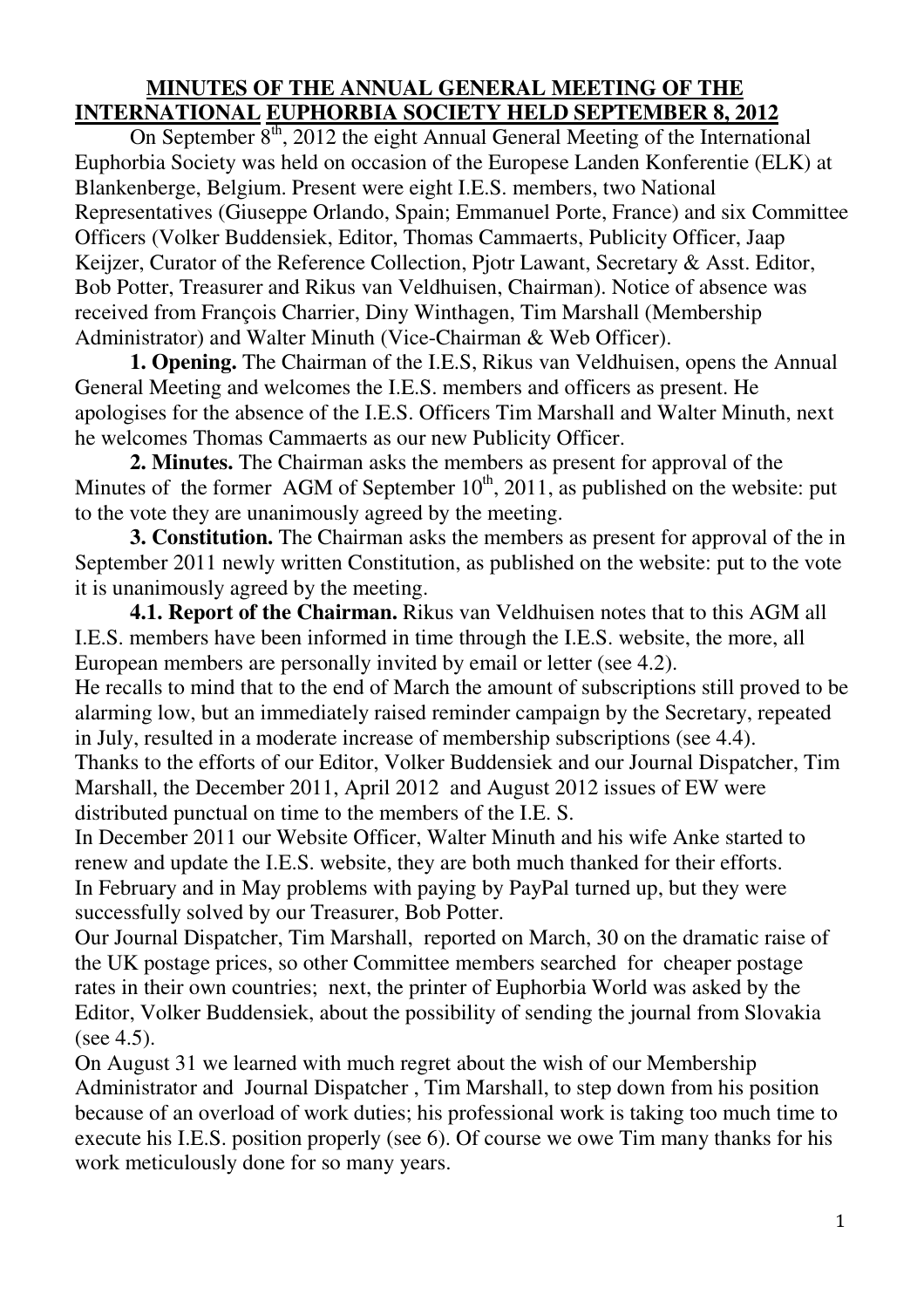**4.2. Report of the Secretary.** As mentioned by the Chairman in his report, because end of March only 68 members (a 30% compared to 2011) had renewed their subscription for 2012, a reminder campaign regarding the 158 people who still did not, was initiated by the Secretary, Pjotr Lawant. All National Representatives were informed; if not represented by a Representative, people were personally approached by the Secretary by email or letter. Also 43 people who did not subscribe for the consecutive years 2011+2012, got a letter or email inviting them yet to do so. In the course of time most National Representatives reported to the Secretary about their efforts to win subscribers, and a lot of people who had been personally approached by the Secretary, reacted positively. At the moment the definitive figures are: 203 members paid for 2012, and 47 members did not, although they were a member in 2011 or before. This is a loss of 20 %.

The invitation and agenda of the upcoming AGM was sent on July 7th by email or letter to 145 European members who paid for 2012, but also to 38 European members who did not, nevertheless welcoming them to attend the AGM.

While in November 2011 the editors of French Terra seca and Italian Piante Grasse wrote to the Secretary they did not longer wish to continue the exchange for EW, we agreed in January to exchange EW for Cactus & Succulentes, Journal of the Amis du Jardin Exotique de Monaco, and also for Avonia, Journal of the German Fachgesellschaft andere Sukkulenten. Besides these two, we now exchange EW against Aloe (RSA), Blumea (Holland), Cactus&Co. (Italy), Kaktusy i Inne (Poland), Quepo (Peru) and Succulenta (Holland). Topics considered of interest for the I.E.S. members are regularly reviewed in EW. In 7 cases the journal is sent as a complimentary copy.

**4.3. Report of the Treasurer.** Bob Potter reports about the actual financial status of the I.E.S.; for the moment he considers our finances healthy. The I.E.S. has sufficient finances in cash to have printed and dispatched the Euphorbia World issues for December 2012 and April 2013; however, regarding the rest of the year 2013, all depends whether we can keep the renewals for 2013 sufficiently coming in. For the record, the Committee discussed the price of back volumes, namely at a reduced GBP 20 /  $\in$  22, but with a backlash of one whole year in case one is not entitled as a new subscriber.

 **4.4. Report of the Membership Administrator,** Tim Marshall, worded by the Secretary. Although Tim Marshall announced his wish to step down from his position, he produced an updated members' list per September, 2012. His data list, at the moment accounting for 203 paying subscribers, shows for 2012 (compared to 2011) the greatest loss in Thailand (60%), Australia, USA and Italy (all 30%), South Africa (25%) and Germany (15%) despite the commendable efforts of our National Reprentatives. Czech Republic and Belgium score the best with no loss in amount of subscribers (2011, 2012)

**4.5. Report of the Editor.** Volker Buddensiek reports that, besides about papers for EW, he is most concerned about acquiring pictures to fill in the centre-fold "In Habitat" pages in EW.

He stresses that members must not hesitate to submit their Euphorbia experiences to the Editor. If needed, help can be given, e. g. about text structure, correctness of names and citations, formal aspects and a final correction of the English raw version by our President, Susan Carter, to provide the author with a good English text quality.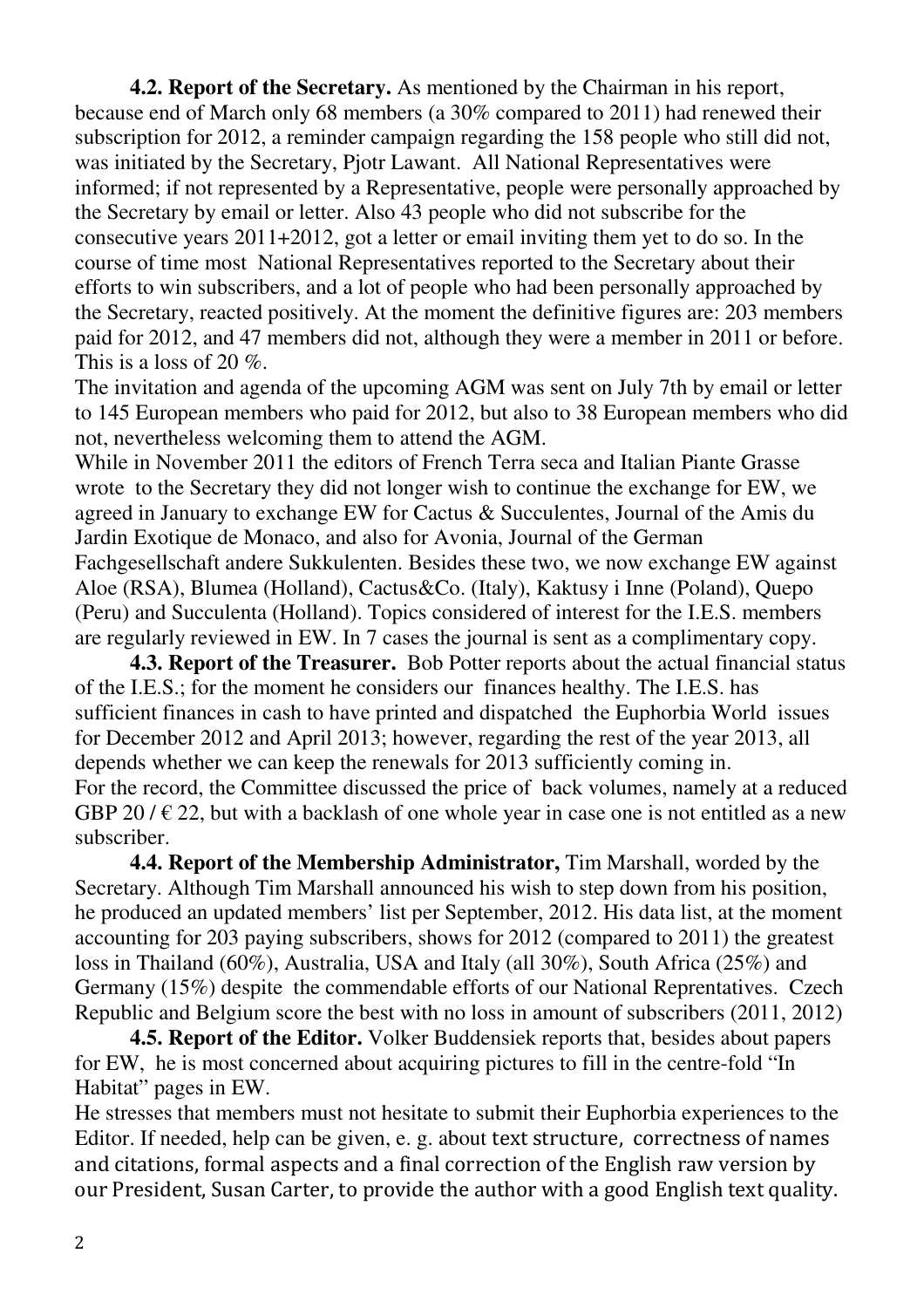**4.6. Report of the Publicity Officer.** Thomas Cammaerts reports he has initiated a Facebook page in the interest of the I.E.S.

According to a suggestion of our President, Susan Carter, to have more advertisements in other journals, he is now searching for possibilities to advertise I.E.S. (and EW) in periodicals in the field of succulents, investigating if we can afford the costs of advertising.

As Curator of the succulent collection in the Botanical Garden in Meise, Belgium, he will have a look if events can be organised to interest visitors concerning the I.E.S.

**4.7. Report of the Web Officer**, Walter Minuth, worded by the Chairman. Thanks to the efforts of Anke Minuth, the website has been thoroughly updated, but suggestions by members remain much welcome.

Next, the Chairman, Rikus van Veldhuisen, presents a power point presentation of the new website to show to the members as present how the website does look upon.

 **4.8. Report of the Curator of the Reference Collection.** Jaap Keijzer reports that all is well.

 **5. Member's questions about the aforegoing reports.** On request of members, into some topics mentioned in the reports, is gone in more detail.

Guiseppe Orlando, National Representative for Spain, will consider whether he can provide our Editor with an "In Habitat" picture series.

Regarding publicity options the Editor, Volker Buddensiek, suggests we might offer texts already published in Euphorbia World as a kind of payment for advertisements in those succulent journals that usually would charge us for advertisement.

 **6. Composition of Officers.** Now Tim Marshall, I.E.S. membership Administrator and Journal Dispatcher has expressed his wish to put his position available at short notice, see 4.1., this position has become vacant. On a request of the Chairman, Rikus van Veldhuisen, nobody from the public is instantly willing to execute the job, therefore members are urgently invited to join the Committee for this important position.

In the meantime, Tim's load of dispatching the journal could be lightened, when the printer of EW in Slovakia takes this job. Therefore the Editor, Volker Buddensiek, investigated the matter and reports he just got a positive reply: provided the Committee supplies the address labels, they will do it for  $\epsilon$  914 First Class (priority) rate or  $\epsilon$  661 Second Class rate. If airmail is included in the second case, must be investigated. Our Treasurer, promises to consider these prices in comparison to the postage rate as needed otherwise.

But there remains the vacant job of composing and updating the member's list regularly. Maybe Tim will still do it for a while, relieved from the load of dispatching journals, is suggested by the meeting.

 **7. Raised UK postage rates.** The Chairman reports about the answers he got from investigations about the costs to have the journal posted from other (European) countries. There prove not to be remarkable differences in postage rate. Therefore the way to do it as mentioned above (see 6), may be the best solution. The Committee will consider this matter in due course.